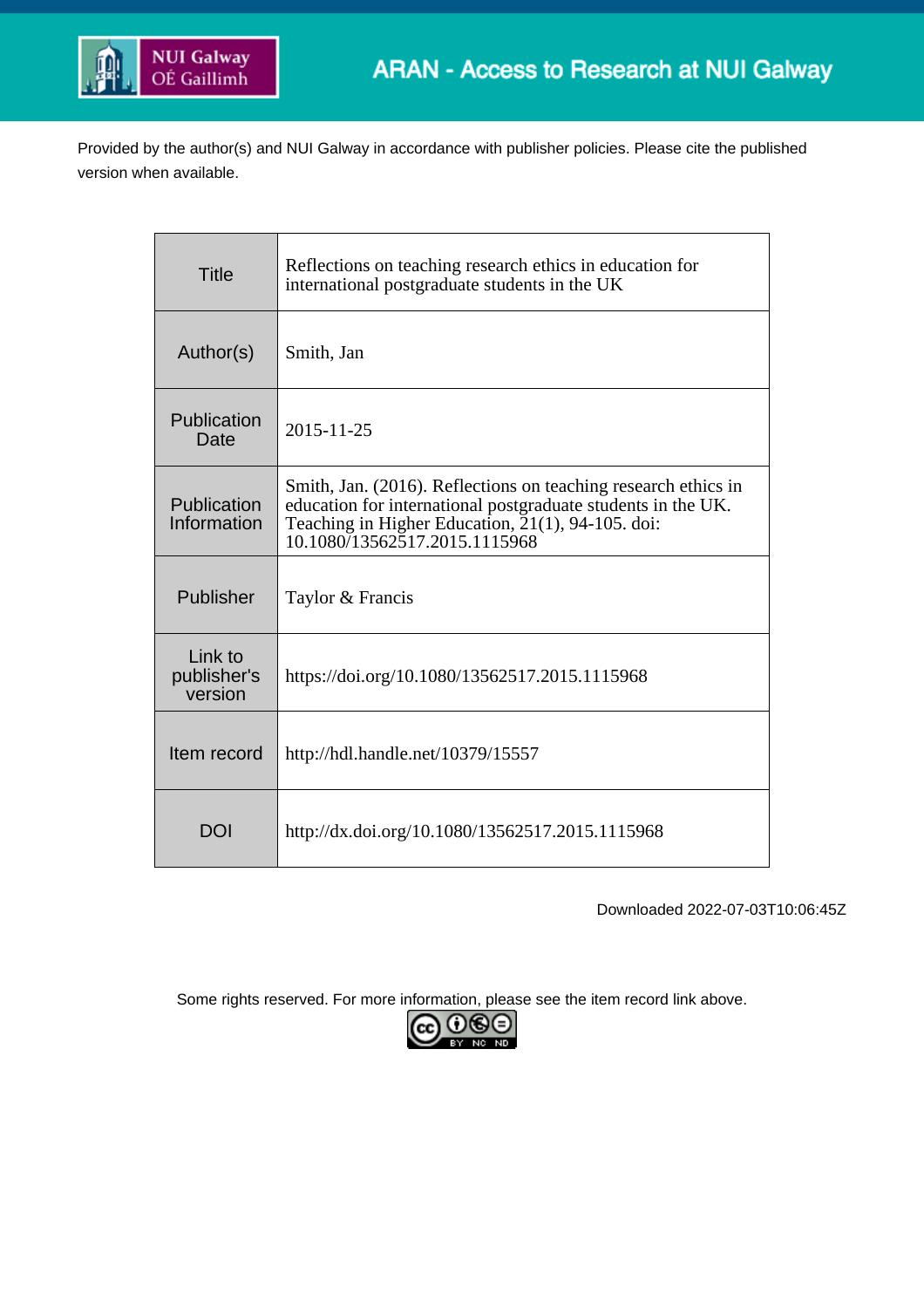## **Reflections on teaching research ethics in education for international postgraduate students in the UK**

Jan Smith Centre for Academic Practice, School of Education, Durham University Leazes Road, Durham, DH1 1TA [jan.smith@durham.ac.uk](mailto:jan.smith@durham.ac.uk) +44 (0) 191 384 8401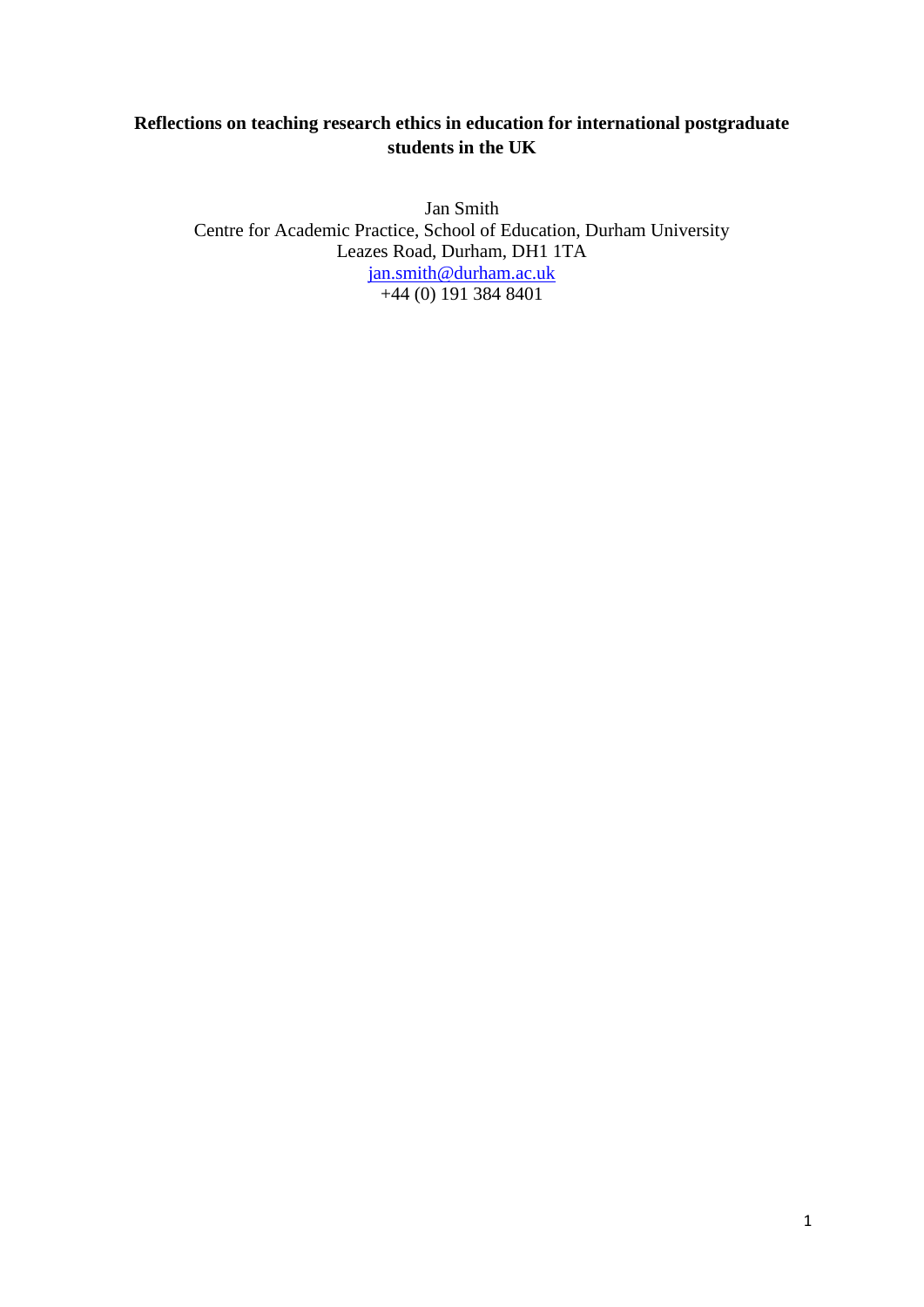# **Reflections on teaching research ethics in education for international postgraduate students in the UK**

Research ethics in education is a challenging topic to teach and to learn. As the staff and student body in UK higher education and elsewhere diversifies, the challenges increase as shared reference points diminish. My teaching reflections focus on a key tension explored in this article: how the imperative of internationalising the curriculum conflicts with hegemonic codes of conduct regarding research ethics that seem resistant to change. The framework of threshold concepts is applied to the teaching and learning of research ethics in education not, as is usual, to identify such concepts, but to draw attention to the critical role of the intersection between learner and curriculum and how institutional expectations need to be reappraised.

Keywords: Ethics; Postgraduate; Education; Internationalisation; Threshold Concepts.

## **Introduction**

It is not a new observation that research ethics can be challenging to teach and learn, and it is also a truism that ethics can feature on many a research methods curriculum as something of an afterthought, but writing on this topic is limited. The teaching and learning experiences of taught postgraduate students have received less attention than those of undergraduates too, leaving them an underexplored population (Bamber, 2014). In this article, I attempt to bring these two neglected areas together and reflect on the teaching, learning and assessment of research ethics in education for a very specific audience: international one-year full-time taught Masters students in a UK School of Education, but I would argue that others, in different contexts, face similar issues. For reasons of space, the experiences and challenges for part-time, home and doctoral students are not considered here.

The reflections detailed here are grounded in my current practice (Schon, 1995) teaching on one Masters programme in Education that draws students from very many countries around the globe, but I also draw on experiences gained from two UK university settings in the last 10 years, such as 'academic skills' (for research students) and 'academic professional development' (for faculty) programmes elsewhere, and participation in two departmental-level and one university-wide Ethics Committee. As Stake (1995) argues,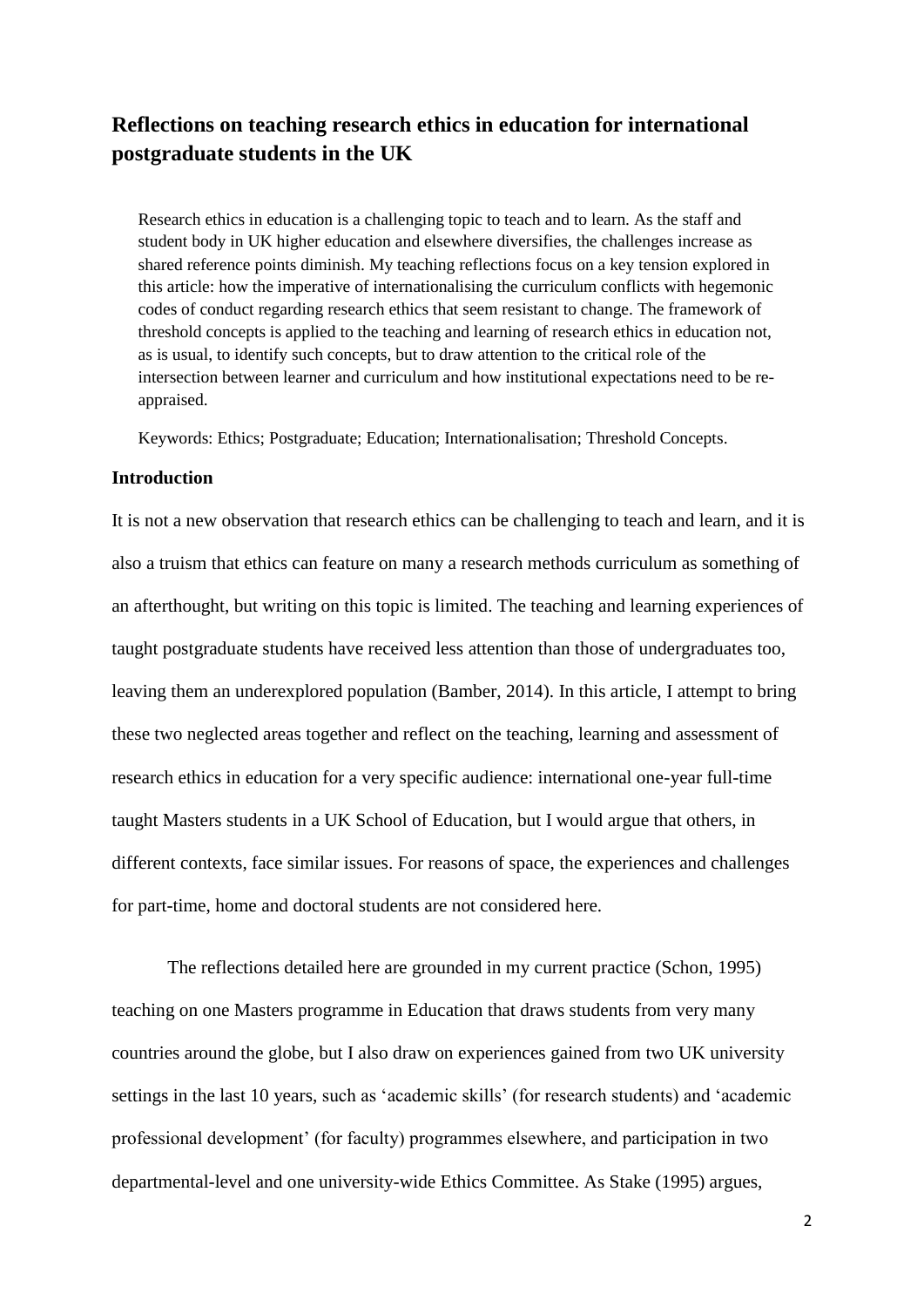'intrinsic' case studies do not seek to generalise, simply to exemplify the 'what is' of a local case. However, a positive response to an earlier presentation of this paper at the HECU7 conference (Smith, 2014) also suggests the issues reported here go beyond my individual experiences.

This article has an important caveat: it is an ethical challenge in and of itself to talk about experiences of teaching and assessing – in whatever guise – the topic of research ethics, as datasets necessarily remain confidential. The difficulty of reflecting publicly on such sources of information must contribute at least in part to the paucity of literature in this area, and the consideration of what it is ethical to report is paramount. It is easy, therefore, to dismiss the analysis that follows as 'simply anecdotal' but it is hard to see how we learn more about such a sensitive and contentious issue as the teaching, learning and assessment of research ethics for taught postgraduates unless we are willing to seriously interrogate and reflect on these experiences.

By its very nature, the topic of research ethics is difficult to teach as it does not deal with stable knowledge and, indeed, is characterised by dilemmas with no simple answers (Macfarlane 2009). It is also highly contextual, with different academic disciplines and geographic jurisdictions around the world having a variety of legal, regulatory or cultural requirements and expectations (Macfarlane and Saitoh, 2008). One framework useful for interpreting the teaching, learning and assessment of difficult or troublesome knowledge (Perkins, 1999) is Threshold Concepts (TCs) (Meyer and Land, 2003) who claim that thresholds can be found in all disciplinary fields. Whilst the focus here is on research ethics in the field of education, as ethical behaviour is a pan-disciplinary social construct it is useful to explore the extent to which TCs are a helpful device to reflect on practice in the context of teaching research ethics more generally to an international audience.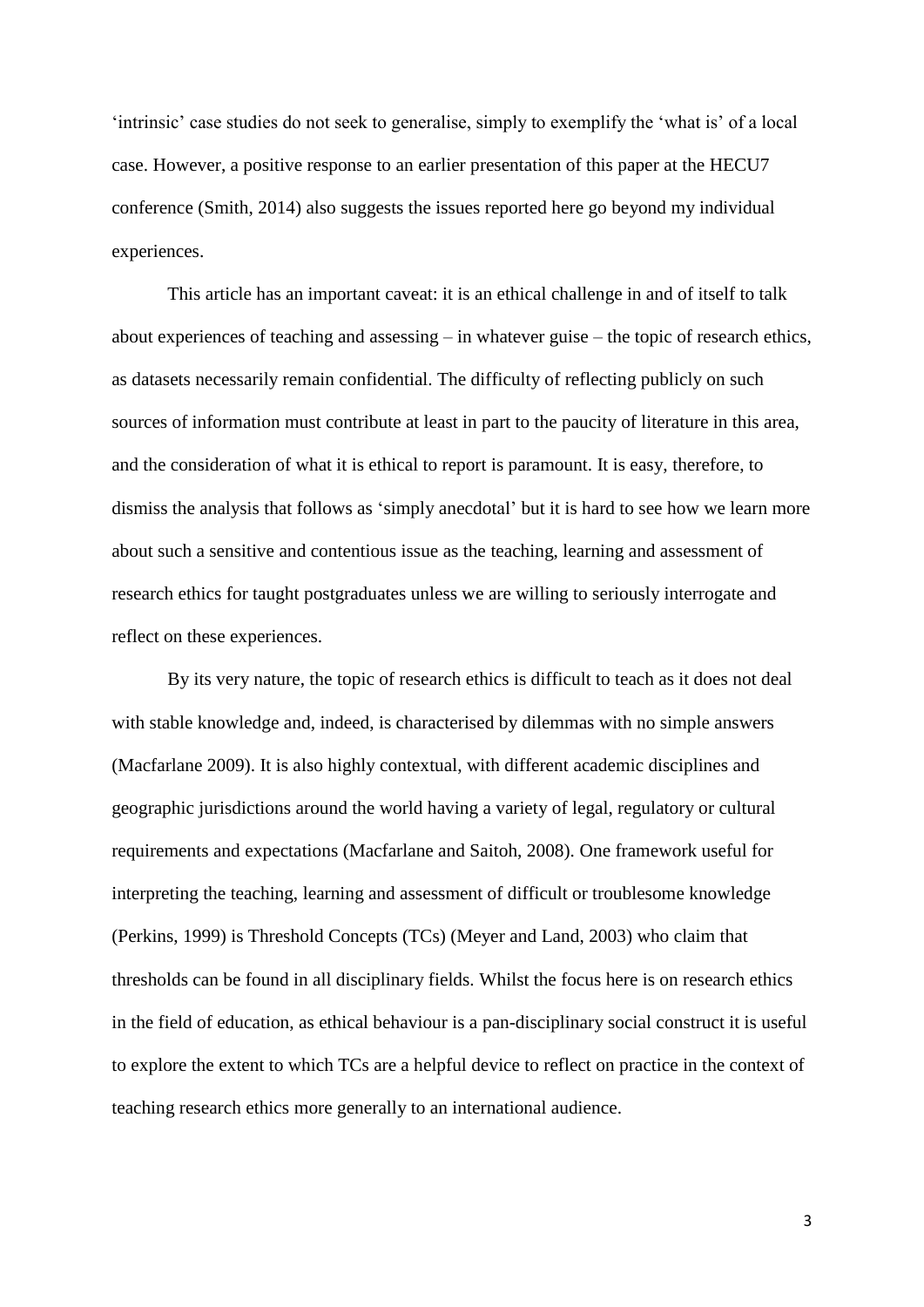#### **Threshold concepts, liminality and the substance of research ethics**

Five basic properties of a threshold concept were outlined by Meyer and Land (2003): a TC is held to be transformative; integrative; irreversible; bounded; and drawing on Perkins (1999), troublesome. Evidence of a threshold concept having been acquired can be apparent when someone adopts a new 'discursive repertoire' (Meyer and Land, 2005), suggesting that if a basic concept in research ethics – such as informed consent – has been understood, a student's subsequent ethics application will apreciate, and be written from, a participant's 'need to know' perspective. The move from one state – not understanding – to another, full apprehension, can be problematic (Meyer and Land, 2005) as meaningful learning involves a shift in worldview, a period that Meyer and Land (2003) characterise as liminality. The liminal state is not yet well understood, although work investigates how it may be experienced (Land, Rattray and Vivian, 2014) and the idea of concepts 'grasped/not-yetgrasped' documented by Orsini-Jones (2008) resonates with the unstable knowledge and dilemmas (Macfarlane, 2009) encountered in research ethics, where simple – or indeed correct - answers are not always possible. Gaining exposure to a greater variety of different cultural backgrounds serves only to make guiding students towards ethical decision-making yet more complex.

When research ethics are taught – and ultimately assessed – in a particular context some attention needs to be paid to the idea that students may be encountering a good deal of troublesome knowledge (Perkins, 1999) which can be compounded for international students coming from different cultural contexts. Troublesomeness can also be situated in the contemporary compliance culture (McWilliam, 2004) of institutional and professional body regulation. In this respect, it can be argued that elements of a research ethics curriculum, including 'confidentiality, informed consent and the experimental mental manipulation of human subjects' (Lucas and Lidstone, 2000: 54), or notions of 'harm, consent and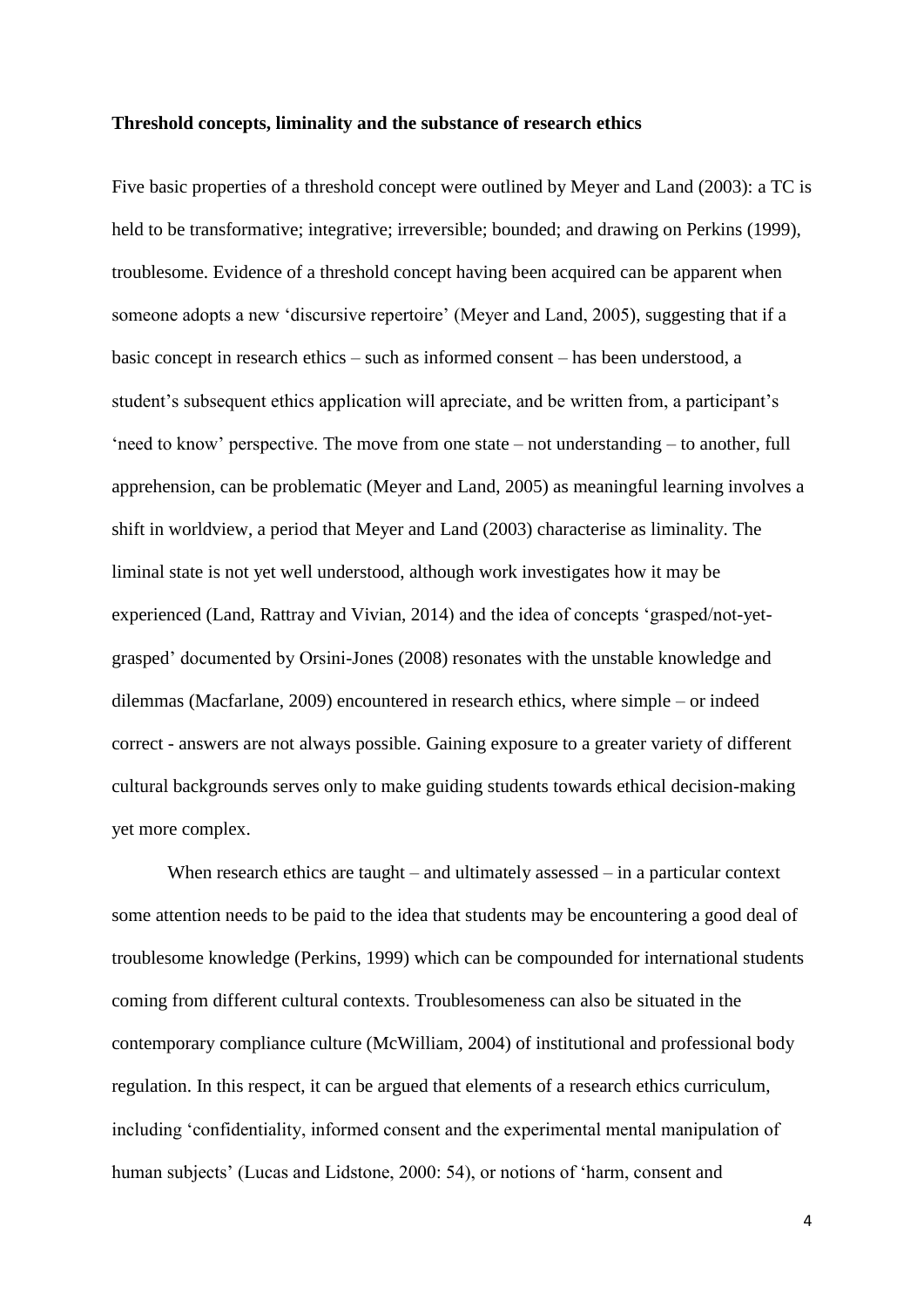anonymity' (Haggerty: 2004: 393) could be considered threshold concepts (Meyer and Land, 2003). This suggests that particular concepts in a research ethics curriculum which hold this threshold quality should be prioritised in teaching (Land et al, 2005) to avoid what Cousin (2006b) calls the 'stuffed curriculum' approach where large quantities of material are all perceived to be equally important.

Conceiving of elements of a research ethics curriculum as threshold concepts, however, mistakes the nature of the threshold concept itself: Meyer and Land (2003) state that such thresholds can be found in all disciplinary fields, but the contextually and culturally-dependent nature of ethics suggests that any threshold will reside in the intersection of learner and curriculum (Cousin, 2006b) and not as a teacher-defined entity. For example, we often refer to sensitive topics (Lowe, 2015) in relation to ethics or teaching more generally, but what this comprises is often not elaborated. The very notion of a sensitive topic will be influenced by national or cultural heritage and unique biographies.

If topics can be troublesome, simulating a challenging experience (Lucas and Lidstone, 2000) may also present difficulties. They aimed to recreate Stanley Milgram's 'obedience' studies of the 1970s as a pedagogic approach. Milgram's original work recruited volunteers from the general public to act as 'teachers', instructed to administer punishment to students who did not perform well on tasks. The basis of the study was not clear to the volunteers, but they were asked to follow instructions and press a button that would deliver an electric shock in response to incorrect answers from students. When told their actions were harmful, participants still complied. Lucas and Lidstone (2000) replicated this process of 'obedience training' via simulation, reporting how it may induce stress in students, as a way of exploring research ethics. This shows that either pedagogic approaches or materials may represent difficulties for students, which makes it important, as Cousin (2008) notes, to avoid 'essentialism' in both curriculum and teaching.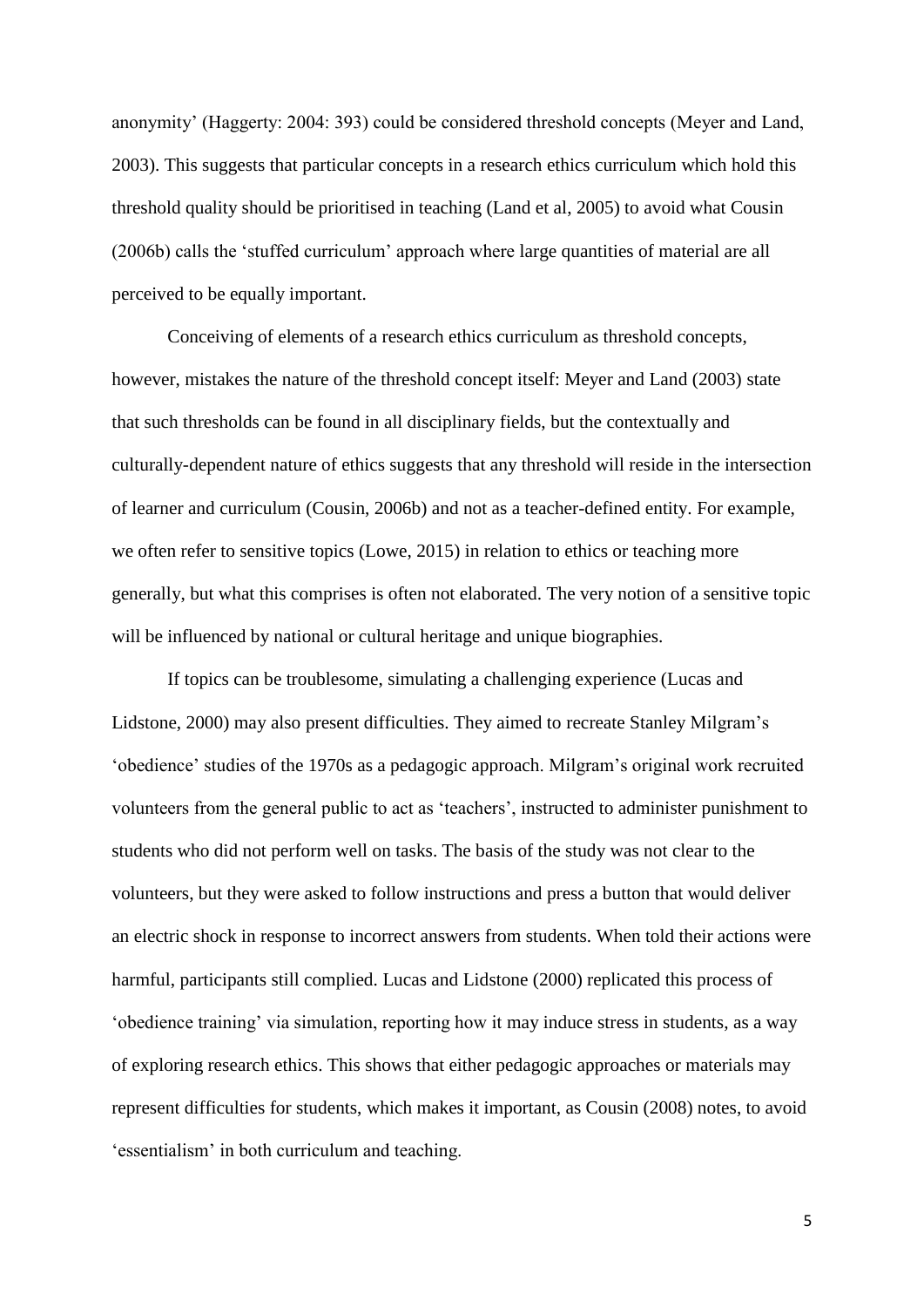#### **The situatedness of research ethics**

The irony of avoiding essentialism in a written text situated in a particular context is not lost: the difficulty of addressing issues in the teaching of research ethics can be informed only by resources accessible to me, chiefly those published by writers from a range of English-speaking backgrounds, meaning that only insights from teaching from a Western perspective (Cousin, 2011) are available to inform my thinking. Conceptualising and designing research ethics teaching appropriate for a diverse international audience therefore remains a challenge. If, as McGinn and Bosacki (2004) suggest, teachers of research ethics need to model ethical practices themselves, it needs to be recognised that what is considered ethical is culturally and temporally situated. It is not only teaching staff to whom this applies: ethics committee members, as the ultimate arbiters of what constitutes an ethically-sound research proposal, may also have a need for training (Doyle and Buckley, 2014).

The situatedness, instability and potentially unsettling liminality that can be encountered when teaching and learning research ethics further complicates issues such as appropriate tools to teach with. Burr and King (2012) write persuasively about the utility of using extracts from 'Big Brother', an intrusive 'reality television' programme as a means of stimulating debate, but do not appear to consider the impact of this device on those from other cultural backgrounds. Textbooks have been investigated and found wanting, in that little space is devoted to research ethics (McSkimming et al, 2000), and elsewhere particular approaches such as the case method (Preston, 1992), and groundings in moral philosophy (Preston, 1992) are also advocated. Haggerty (2004) shows in a Canadian context, that Codes of Conduct are so prescriptive that they impose regulations and standards on academic work that are not applied to other fields. He uses journalistic practices as a comparator which is perhaps unfortunate in a contemporary UK context where such practices have recently been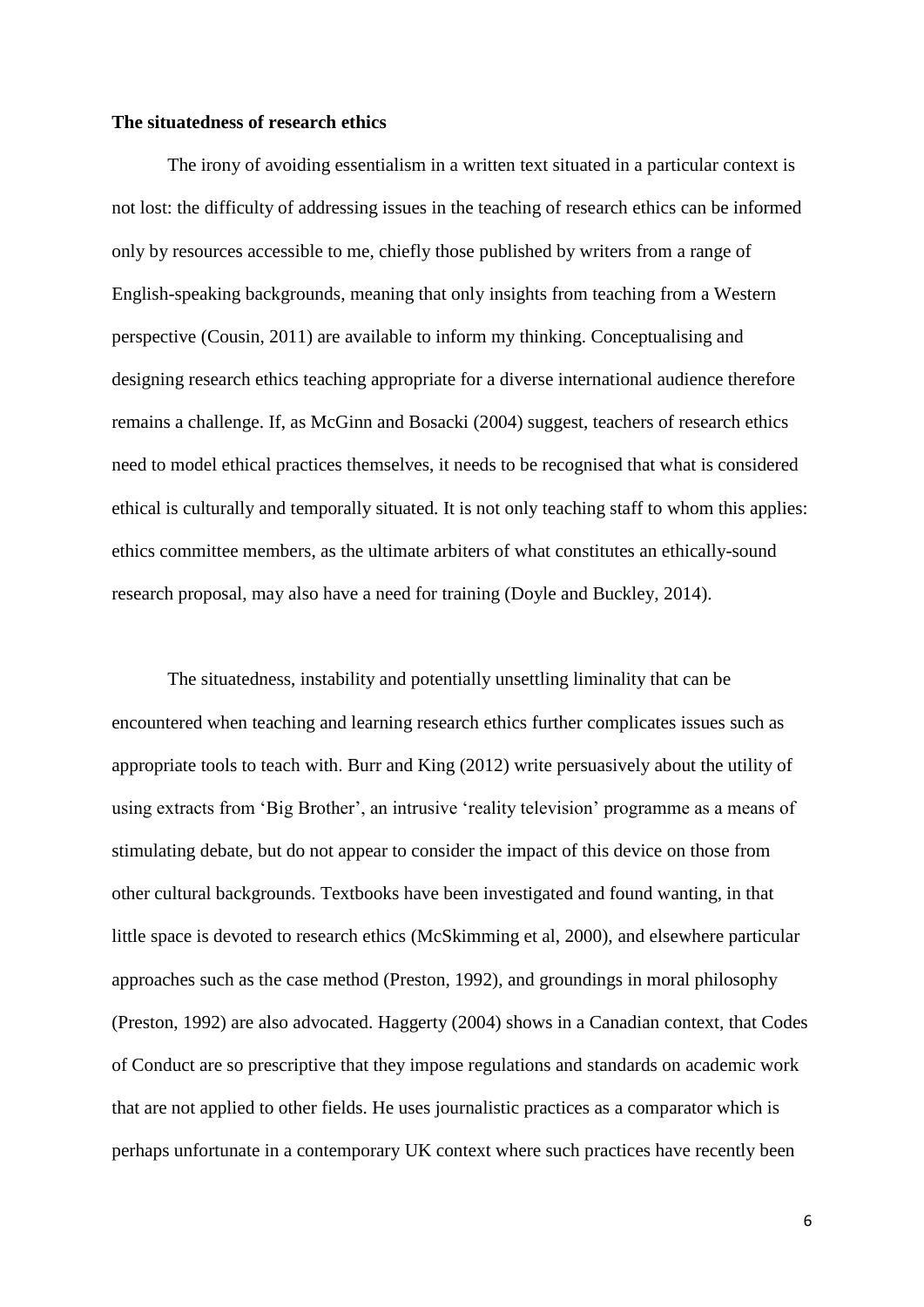the focus of lengthy legal inquiry (see, for instance, Leveson 2012). He notes, however, that there is a very real tension between ethical compliance and ethical doings. In UK universities, ethical approval is given – almost exclusively in the field of education – on the basis of a written submission, but a fundamental weakness exists in that actual research practices ('ethical doings') are rarely probed unless a complaint is made.

Governed by legalistic and prescriptive 'rules', the purpose of teaching research ethics runs the risk of doing what Pring (in McGinn and Bosacki, 2004) fears: the very task may be reduced to a 'read[ing] off from that code... what exactly one should do' when what is desired is an ethical sensibility that is actively engaged by each individual throughout all stages of the research process (Macfarlane, 2009). Codes of Conduct proliferate in various countries and also depend on disciplinary allegiances. Where an ethical issue may once have been a local matter, we now have to address a global audience who can be reached instantaneously via new media, suggesting that teaching, assessment and codes of conduct may need revisiting. The value and use of personal data is a case in point, exemplified by a recent European Court of Justice decision which overturned a prior ruling on the export of such data between the EU and the US (see Naughton, 2015 for a readable summary). Such national/regional and professional/statutory body imperatives are subject to further refinement and interpretation at the level of disciplines in higher education. As the staff and student bodies at universities in the UK continue to diversify, particularly at postgraduate level (HESA, 2014), teachers and learners of research ethics may share few common reference points, further complicating data use/value debates along with other potentially long-standing ethical research assumptions and practices.

#### **Governance or formation?**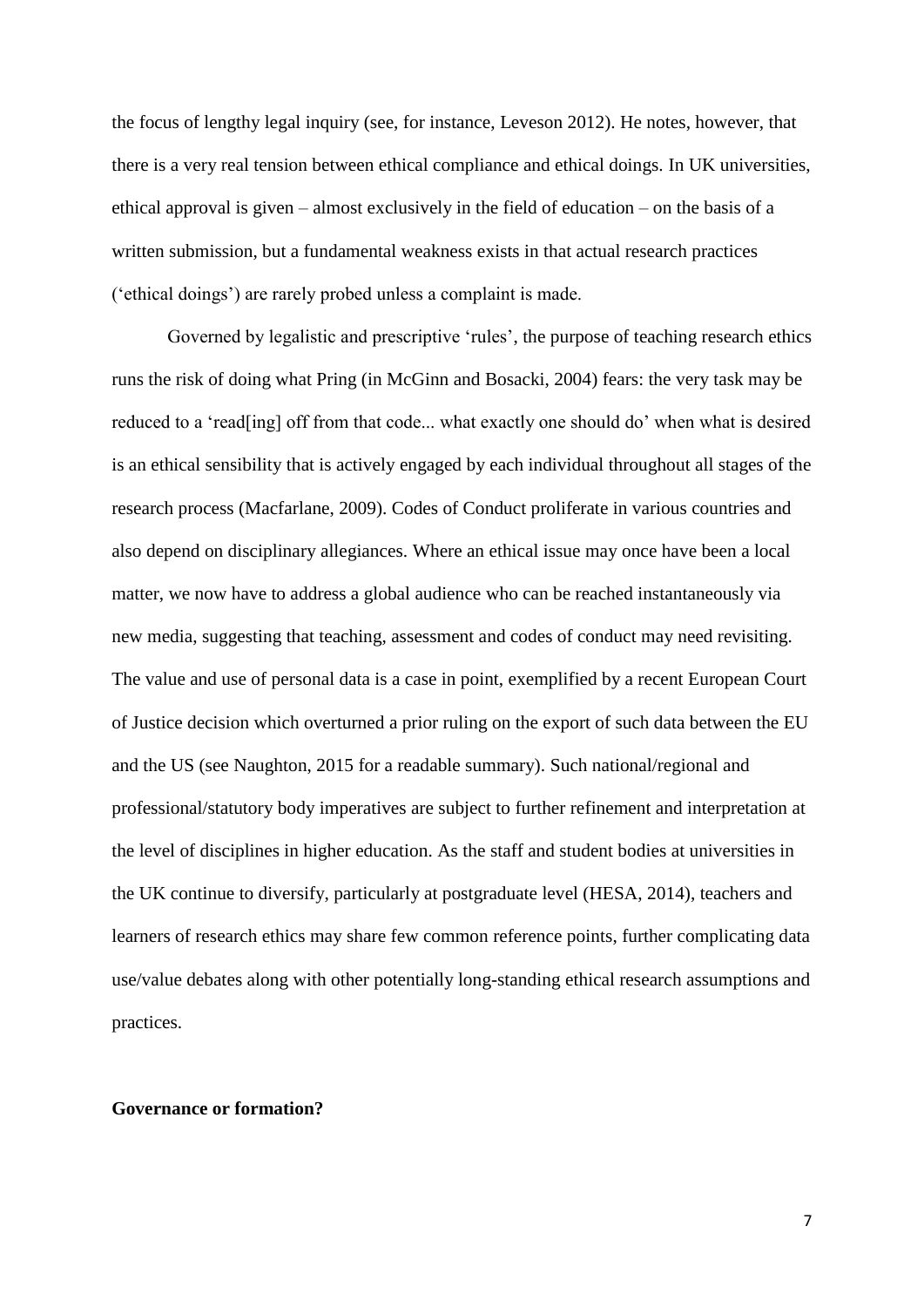Ideas regarding governance are addressed by Lunt and Fouché (2010) in a New Zealand context and by Williams (2009) in South Africa where the 'policing' (Williams, 2009) function raises concerns in practice. This can also be exacerbated by the greater use of new media (Tilley and Woodthorpe, 2011) and an internationalised student body. These ideas, along with the problematising TCs framework (Meyer and Land, 2003) can thus remind us that it is the intersection between learner and curriculum that is important, and that there is an inherent tension between codes of conduct and actual research practices, and many pedagogic tools available to us do not explicitly address diversity. Internationalising the curriculum and sensitivity to 'Othering' (Cousin, 2011), both desirable pedagogic goals, remain governed by 'rules' (Haggerty, 2004) required by locally-established compliance regimes.

Conceptualising the teaching of research ethics as more rightly a process of supporting 'formation in research ethics' (Vallance, 2005: online, n.p) resonates with the notion of threshold concepts as intersections, detailed above. But it should not address only student formation: reflections on the teaching and assessment of research ethics need also to be considered. Consonant with this, the character of the teacher of ethics (McGinn and Bosacki, 2004: online, n.p) maintains that 'instructors need to model integrity by authentically espousing personal moral and ethical commitments'. It is hard to argue with this sentiment: the teacher of ethics should (presumably?) teach ethically, and serious reflection on our own position is encouraged (Williams, 2009). How this may be achieved in a highlyinternationalised environment where there may be a cultural mis-match between teachers and learners does not appear to be addressed in extant literature. The values base underpinning the teaching of research ethics is rightly acknowledged (Macfarlane, 2009). Where cultures, experiences and positions are not shared (Macfarlane and Saitoh, 2008), however, a further dilemma arises immediately: whose values dominate? How this mis-match is discussed or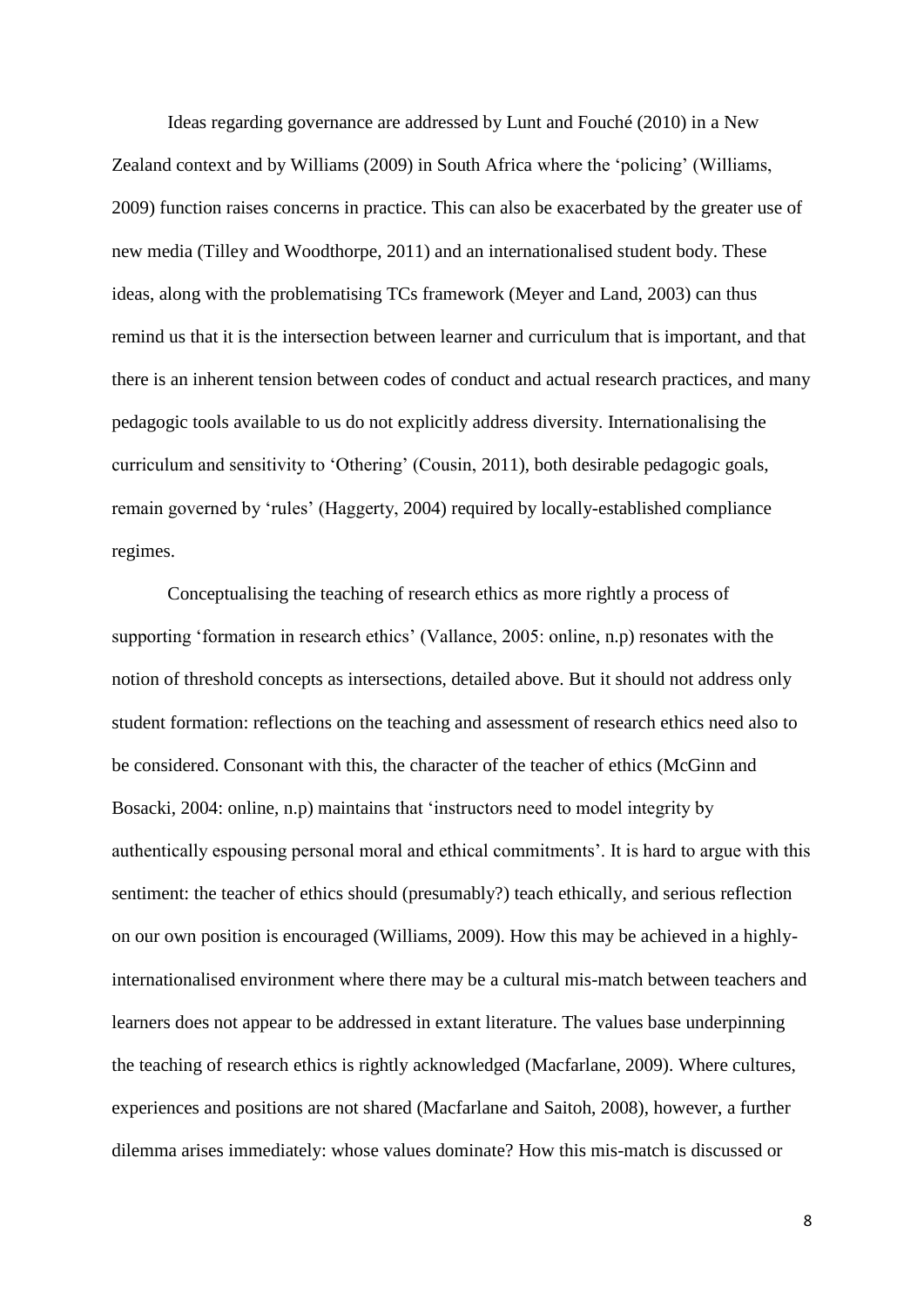written about especially from a UK perspective, without falling into the kind of colonial imperialism that postcolonial theorists warn against, makes reflection and writing on institutional and individual positionality (Cousin, 2010; Williams, 2009) difficult.

## **Reflections on sensitivities within research ethics teaching**

The 'data' that form the basis of the reflections and analysis in this article are drawn from a variety of naturally-occurring sources – the formal teaching, formal assessment and committee work noted above, not all of which can be articulated fully due to confidentiality issues. As such, McGinn and Bosacki's (2004) observations on the duties of the teacher of research ethics to behave ethically rings true: where methodologically, transparency and rigour are to be applauded, in this instance, the only ethical path is an element of obfuscation, an additional challenge that Haggerty (2004) has addressed in his reflections on ethics committee membership, noting in particular that there is a lack of awareness of how committees reach decisions. This lack of transparency, however, can be a step in the process that leads to mistrust of either intention, with regard to ethics committees, or data, as in the case of Dutch Social Psychologist Diederik Stapel. Stapel rose to a position of academic prominence but has since been discredited through institutional investigations leading to the retraction of more than 50 publications (see Retraction Watch for thorough documentation). His wholesale fabrication of data without traceable consent and data collection procedures were roundly critiqued by the Levelt Report (2012). It seems that acknowledging the weaknesses in a highly-situated analysis of an individual's reflections may be the only productive, logical and ethical way forward.

My aim in this article is to reflect upon key issues in the teaching, learning and assessment of research ethics with an increasingly diversified postgraduate student and staff body. It is a form of reflection both on and in action as Schon (1995) advocates, and can best be seen as trustworthy in the vein of personal testimony (Gready, 2008). To support this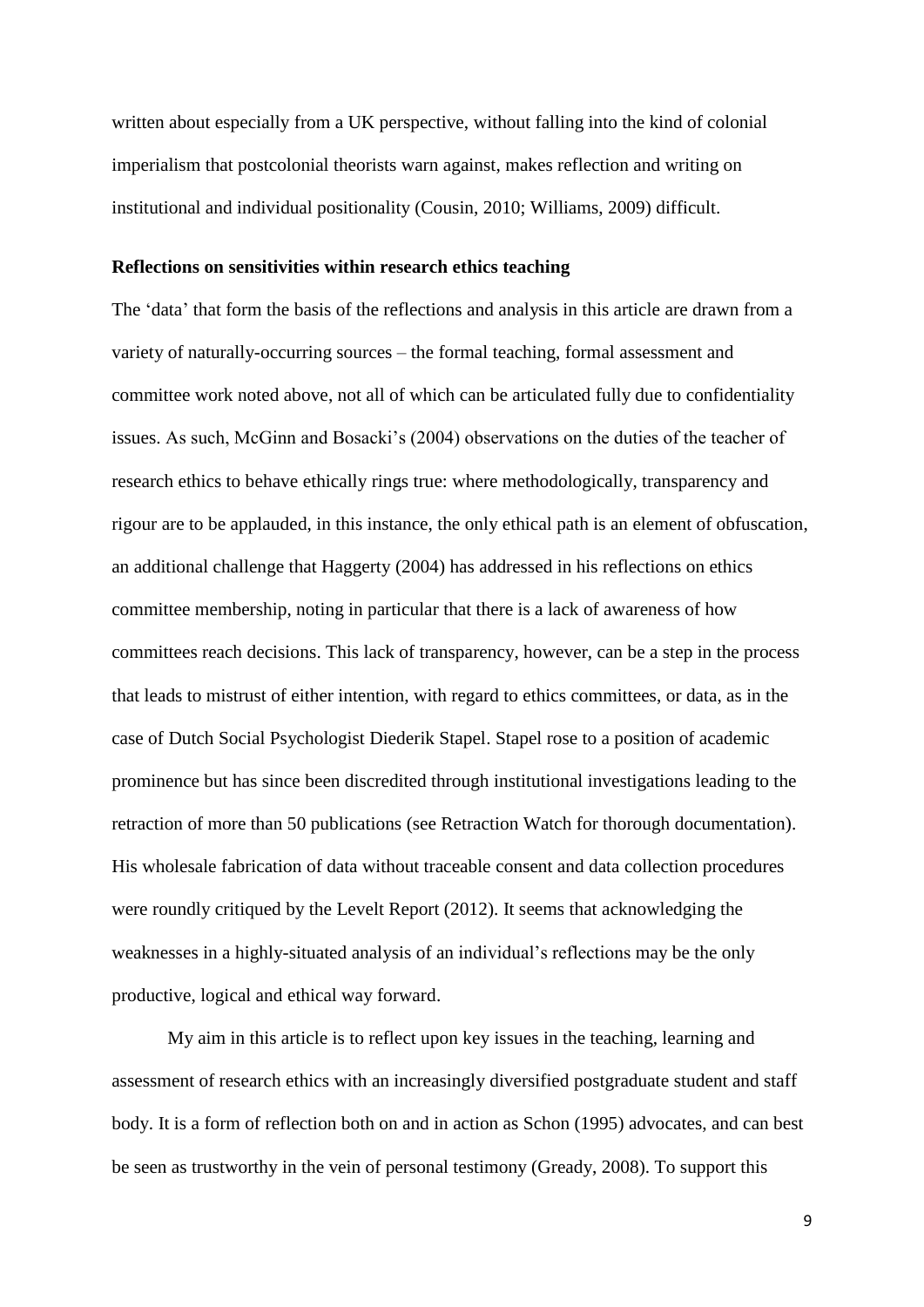claim, I focus below on a couple of issues that frequently cause students difficulties, before considering the imputation of institutional and regulatory requirements in such 'trouble'. Given the situatedness and dilemma status (Macfarlane, 2009) of teaching about research ethics, I try as far as possible to avoid suggesting that a particular position (as can be seen in Preston, 1992) is preferable for reasons of cultural and educational specificity and with regard to the notion of positionality (Cousin, 2010).

## **Teaching, learning and assessing research ethics in education**

The teaching and assessment reflected on here forms part of a core 'Research Methods in Education' module on a Masters programme. The typical audience for this form of teaching are young, international and full-time students on a full-time, one year programme with, as yet, limited work experience. An institutional compliance culture and aversion to risk (McWilliam, 2004) ensures research ethics is a mandatory element of the Research Methods curriculum but, in line with many other institutions, there is a sense that this is a topic that simply 'has to be done' within the formal curriculum. My aims in teaching research ethics, however, remain three-fold: to raise awareness of ethical issues, to promote ethical sensibilities, and to inform students of procedural requirements.

Key principles that must be addressed include anonymity and confidentiality, informed consent, risk and harm, and power relationships. Data protection, more a concern of institutional regulation than ethics *per se*, is also now important, especially with an increasingly globalised student community who will undertake fieldwork in every corner of the world. The existing lecture format was not conducive to exploration of these issues in depth as Burr and King (2012), in their extensive use of 'Big Brother' extracts suggest is necessary; the extended reflection engendered by approaches such as simulation (Lucas and Lidstone, 2000) can facilitate the oscillation entailed in acquiring threshold concepts (Meyer and Land, 2003). TCs within research ethics are multiple and wholly dependent on the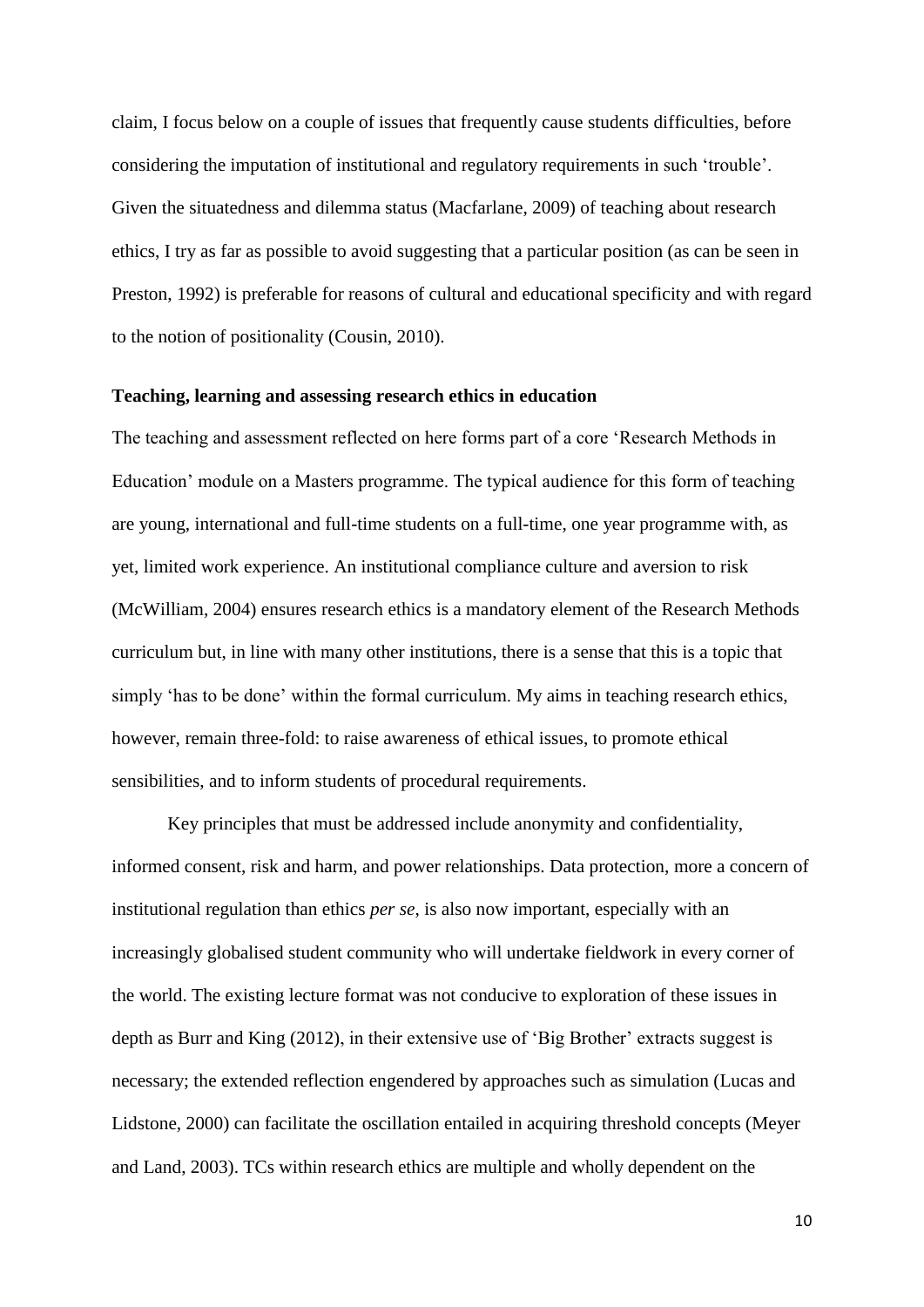intersection of teaching-learning-curriculum-biography-culture, connoting time and space to engage with potentially challenging material that cannot be dictated in advance.

The constraints of the lecture format are clear: it can encourage a transmission approach, giving students little time to process or discuss issues or hear alternative views. Starting from a theoretical perspective as Preston (1992) advocates seems also to be offputting to students. Philosophical standpoints do not always use the most accessible terminology. It now proves more engaging to begin with personal reflection and discussion of the values individuals might wish to bring to their research practices (Macfarlane, 2009) but in the lecture theatre, this still lacks the power to promote ethical sensibilities. Where space cannot be found in the formal research methods curriculum to devote more time to research ethics, a new approach of embedding ethics as a central component of induction activities (as we are now doing, supporting Vallance's [2005] notion of formation) appears to be a promising alternative.

It is acknowledged that students wish to please their teachers, even where expectations are not always clear (Perkins, 1999). Confronting and navigating a very different culture, as many international students do in the course of their studies, adds an additional layer of complexity to an already challenging situation. The tension between the teaching aims outlined above – of promoting ethical sensibilities and ensuring compliance and thus approval of research activities – is not necessarily evident to students. As both Macfarlane (2009) and Farrimond (2013) suggest, 'success' as in ethical approval, can depend on meeting externally-imposed requirements; any nuance in a different culture and language is far harder to achieve, and it is 'rules' (Haggerty, 2004) that can come to dominate thinking.

There is a simple and concrete example that illustrates this point, evident in ethics applications and talk among students and this is the right to withdraw from a research study. The 'rules' (Haggerty, 2004) in every code of conduct in use in educational research or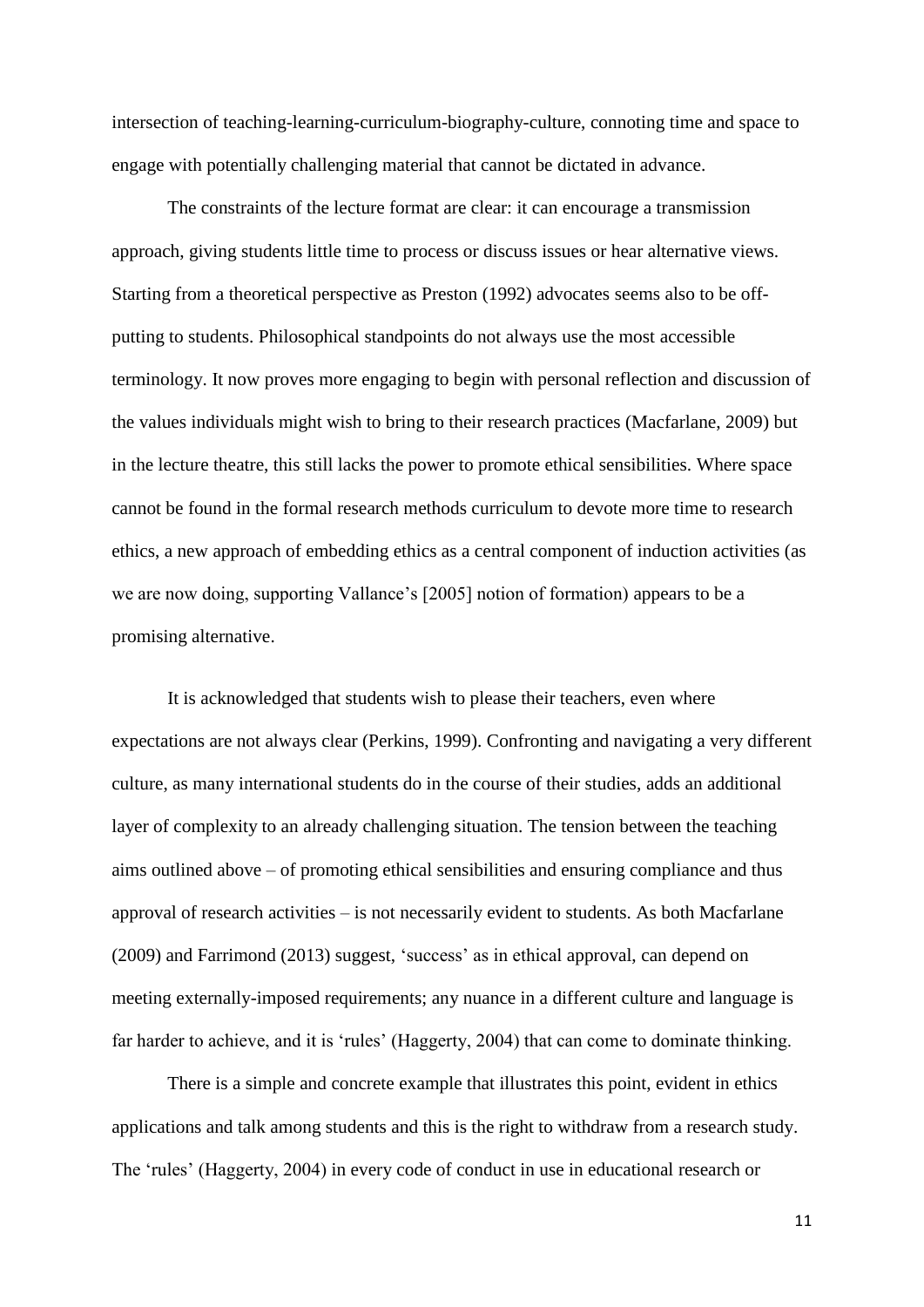institutional sanction in the UK, stress this individual right of withdrawal (or nonparticipation in the first place). Countless applications for ethical approval have passed across my desk promising both anonymity of data collection and a subsequent right to withdraw that very same (anonymous) data. I imagine many other teachers and assessors of research ethics, no matter their geographical location, experience the same conundrum. The 'right to withdraw' can therefore be seen as challenging to some students' understandings of research ethics<sup>i</sup>. Elements of the curriculum which are culturally or conceptually alien (Perkins, 2006) can, unintentionally, seem to be literal prescriptions suggesting that the right to withdraw from a research study is a troublesome and transformative threshold concept (Meyer and Land, 2003) for some, making it a valuable integrating moment for the understanding of ethics.

Changes in teaching to more discursive activities have foregrounded an important concern that perhaps reaches beyond the compliance implied in the 'right to withdraw'. The very idea that many perspectives are acceptable, and choice of where one stands, is challenging as ideas around neutrality, objectivity and autonomy are surfaced. In one sense, this is ideal, provoking the liminality suggested as important (Meyer and Land, 2005) but addressing research ethics in induction also has the potential to destabilise learner identities (Cousin, 2006a) at a very early stage in their international sojourn.

As research ethics are increasingly taught as part of the formal curriculum in UK higher education, they become increasingly assessed. This takes two forms: the formal – in the context of module assessment – and the marginally less formal, in terms of the ethical approval process for all postgraduates undertaking research for (mandatory) dissertations. The timescale of one calendar year involved in taught Masters provision in the UK impacts on how ethical sensibilities are assessed for credit-bearing purposes within the curriculum and then on to applications for approval for dissertation work.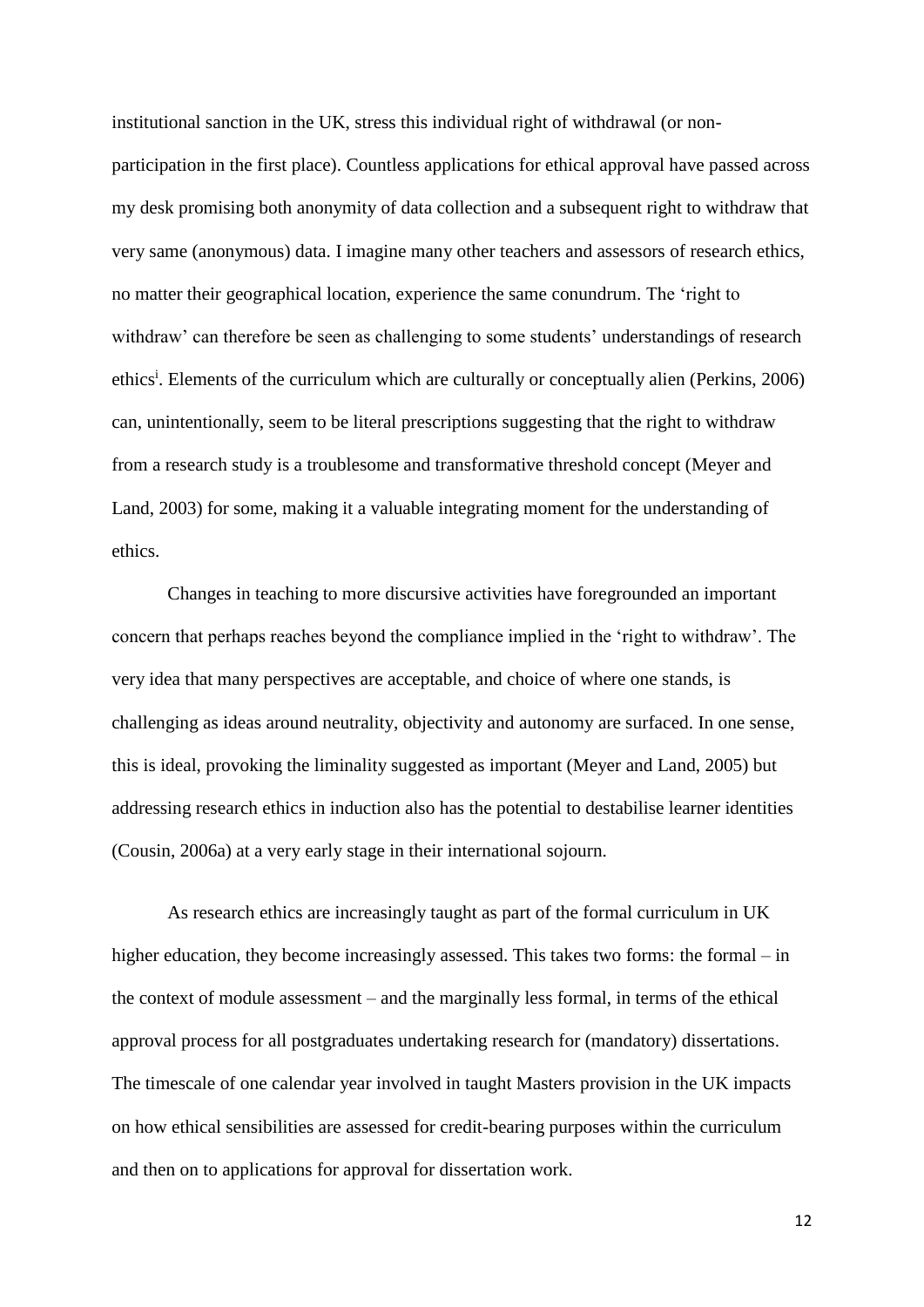Curricula assessment requires students to demonstrate ethical awareness via an unseen examination and by way of a coursework assignment. The examination is primarily concerned with 'coverage' of the curriculum – of which ethics is part – and the assignment rubric highlights the need for a discussion of ethics. Feedback is available in keeping with Nicol and Macfarlane-Dick's (2006) principles for good assessment and feedback practices. To illustrate their seventh principle (p.206) of assessment providing feedback for teaching, I like to tell a story against myself drawn from the unseen written examination component:

Q: Give three reasons why covert observation might be justified for research purposes [3 marks]: A: *Covert observation is what you do when you can't get ethical approval.*

Researching covertly is always problematic, but may sometimes be appropriate. It is a form of enquiry that requires a particularly well-developed sense of ethical responsibility and a strong justification that, one could argue, is difficult for taught postgraduates to acquire within the limited time frame of a Master's degree. This can be compounded where linguistic and cultural differences exist (Cousin, 2008): the level of nuance expected in justifying covert observation is very sophisticated indeed and the liminal space characterised by Meyer and Land (2005) as anxiety-provoking will itself be compounded by formal assessment.

It is clear in the illustration given above (and this was the totality of the answer) that no sound conceptual grasp of the nature of ethical research practice has been displayed. It also illustrates that the short-answer examination format is not necessarily an appropriate forum for such display either. Moving ethics teaching from the formal curriculum to induction enables more discursive activities and removes the high-stakes right/wrong answers perceived as necessary in an examination format. Given that all students write a dissertation, this revision to teaching-learning activities ensures engagement with ethical issues, rather than reinforcing a view that approval is a 'barrier' to be crossed once at the start of the research process.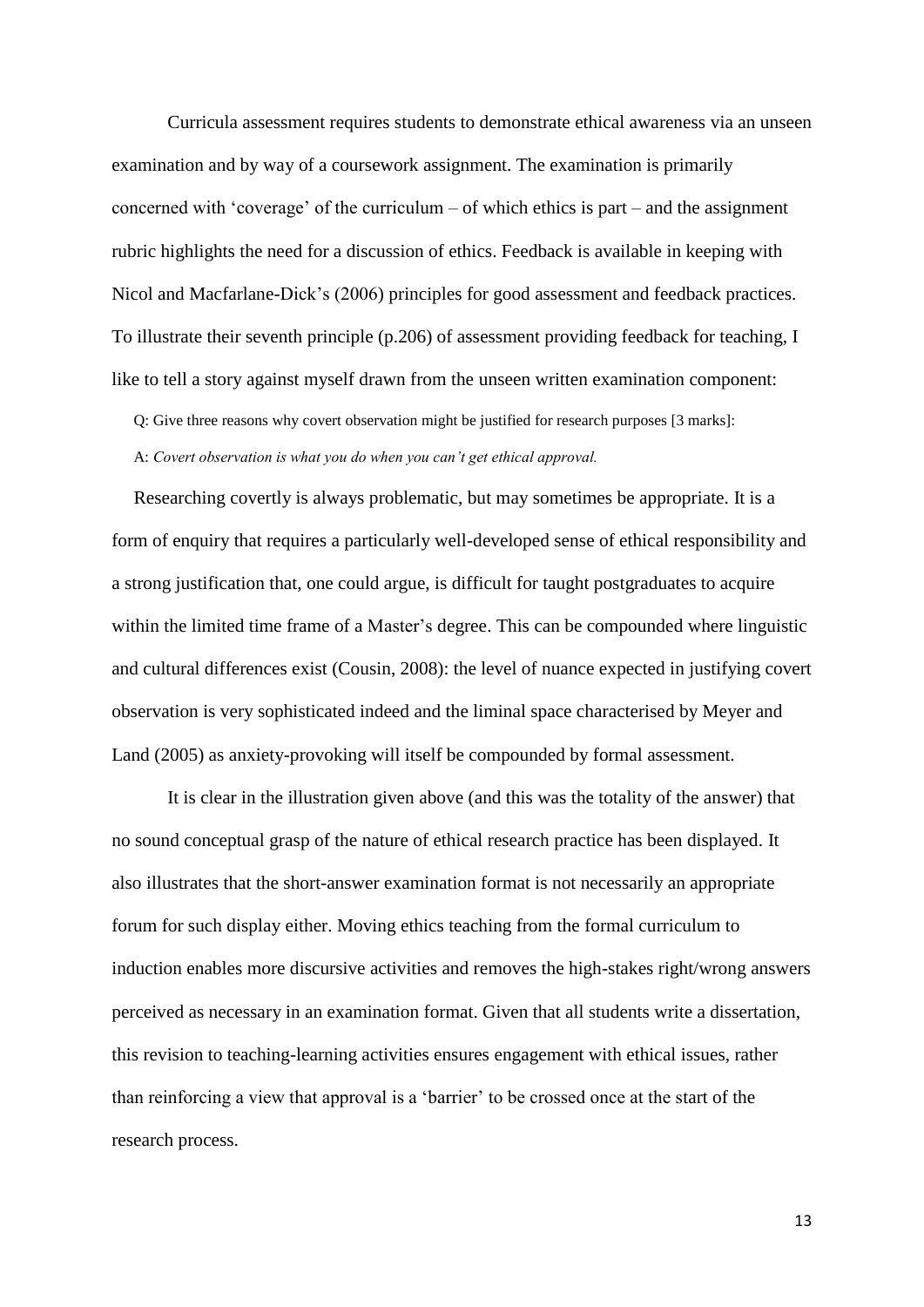Research ethics are relational: there are studies, viewed from a twenty-first century Western standpoint that, in many people's opinions, would attract ethical approbation such as Tuskegee. This was a 40+ year study where those of a dominant majority (American doctors) studied the progress of untreated syphillis in the segregated deep-south of the US (Brandt, 1978). Whilst far-removed from educational research practices, Tuskegee illustrates why codes of conduct have become widespread in response to the poor practices of others. Many educational research ethics dilemmas, however, are far more subtle, fine-grained and contestable (Macfarlane, 2009). Such contestability suggests that an understanding of ethical principles is far more reliably inferred from the proposals for ethical approval submitted by international postgraduate students who are potentially undertaking 'in the field' research for the first time.

## **Institutional requirements and approval processes**

In the HECU7 presentation acknowledged earlier, I argued that institutional guidelines and processes are actually the very antithesis of the ethical sensibility development advocated by McGinn and Bosacki (2004) and Vallance (2005) and also in this article, and it was a view that garnered a good deal of support. As McWilliam (2004) argues, the risk aversion of the contemporary university – even though she was writing from an Australian perspective – holds true in a UK context too. To mitigate 'brand' or 'reputational' damage, institutions create policies intended to direct and encourage certain behaviours. This is most keenly felt by staff (Davies and Petersen, 2005), but is consequentially imposed on students.

To support the enactment of visibly transparent audit culture procedures (Strathern, 2000), all UK HEIs have policies, paperwork and processes in place to sanction empirical postgraduate dissertation work, although these will vary by discipline. In a UK HE context, for example, anyone involved in health-related research will look enviously at the lightertouch regime applied to non-health colleagues. Some commentators, such as Hammersley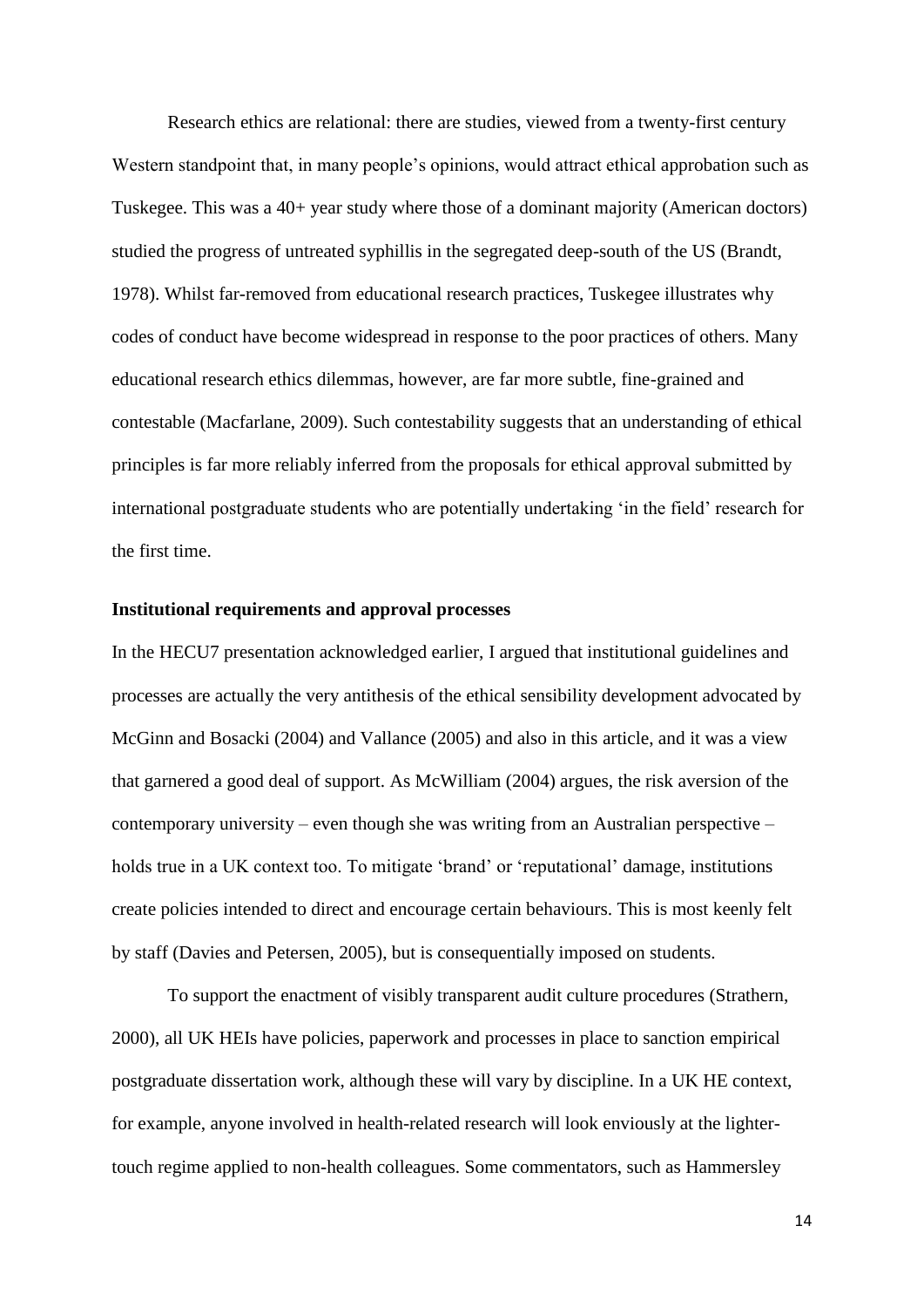(2009), however, suggest that whilst education research is less subject to constraint than health disciplines, because processes are modelled on the assumptions of risk and harm of medical environments (see also Macfarlane, 2009; Farrimond, 2013) it is possible to assume constraints and boundaries through policy pronouncements that are not actually in effect in practice.

Very many departments – despite disciplinary norms – adopt a university-generated research ethics policy as their own, local, code of conduct. This can exacerbate the 'medical model' mentality (Macfarlane, 2009) and lead students to a disembodied view of their participants in situations where this is not appropriate. Less thought can be given to real risks, in particular in educational research to notions of power (Banks, 2005), and more to the function – rather than the principle – of, for instance, anonymity. The language and competing principles in many codes of conduct can actively promote a rule-following approach (Campbell, 2001) which impacts negatively on taught postgraduates with their more limited time for reflection. It may seem counter-intuitive to suggest, given how complex ethical decision-making is, that less formal guidance may be beneficial: removing the incentive to follow a recipe arguably encourages more thoughtfulness on behalf of individuals in their ethics applications.

There is also an argument to be made that, in an increasingly globalised environment, research ethics committees themselves need to pay attention to their processes and requirements. Two areas in particular stand out as increasingly problematic: first, an overreliance on signed consent, and second, studies involving new media. In a UK context, fully informed consent evidenced by a signed consent form has long been viewed both as the gold standard of ethical behaviour and as suitable for audit trail purposes. Our students often now work in contexts where a Westernised notion of individual informed consent is a form of alien knowledge (Perkins, 2006) and also sometimes with less literate populations. It may be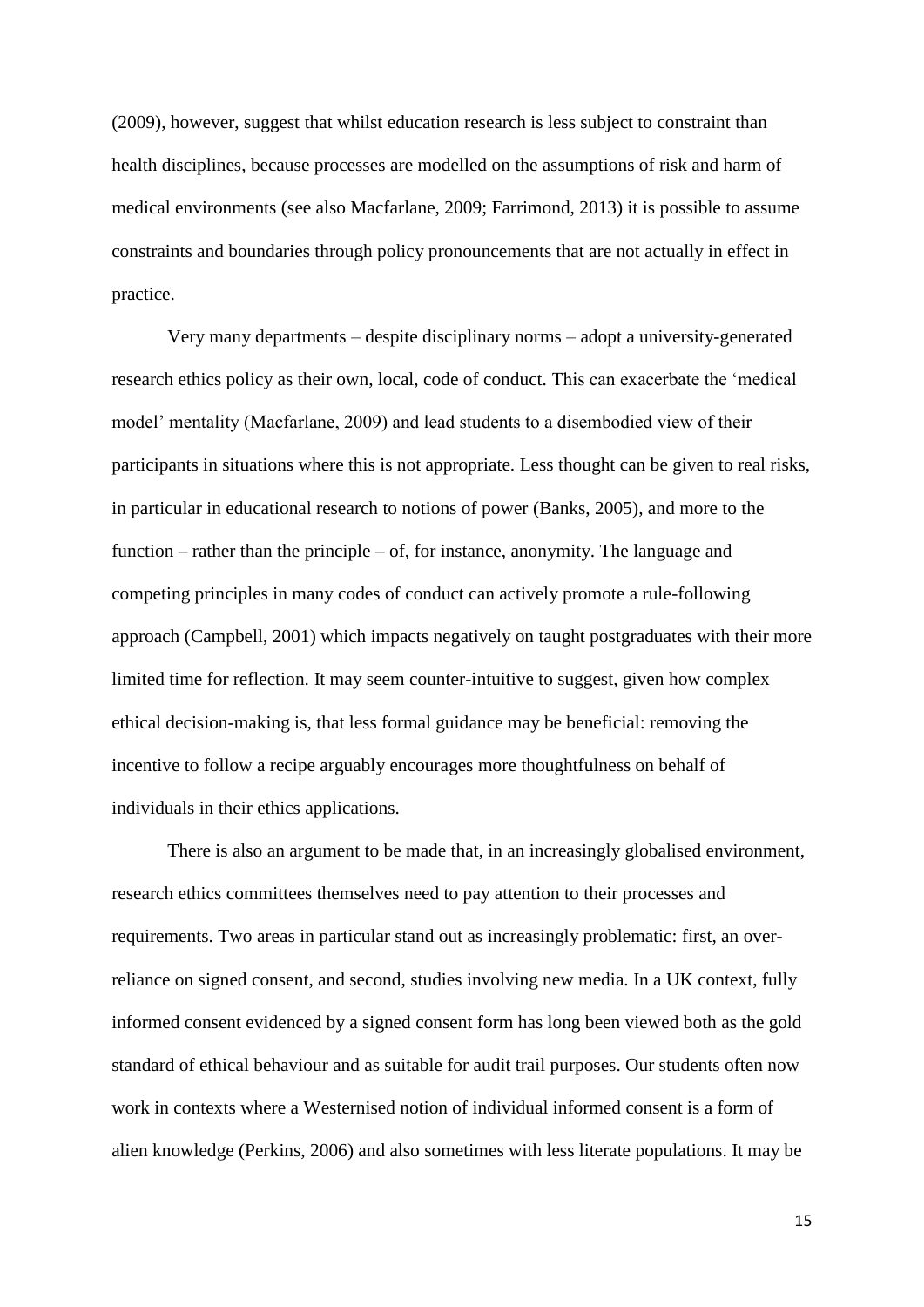timely to suggest that, whilst avoiding some of the pitfalls of possibly less ethical studies of the past, the written informed consent requirement is no longer the only way to ensure an ethical approach.

A second challenge – of understanding new media – also presents difficulties to ethics committee as there are, as yet, no settled understandings of what constitutes public and private in digital environments, whilst increasing numbers of students are keen to research in this field. Even how some new social media works can be a challenge to ethics committees, as 'old' standards of behaviour and participation (boyd, 2014) are changing. How these new forms of participation and representation might be addressed in terms of somewhat older and culturally situated ethical norms and conventions remains to be seen, but it is clear that the availability and speed of information means educational researchers require a rethink: the 'traceability' of individuals and the varying forms of their work (blogs and tweets, for instance) (Henderson, Johnson and Auld, 2013) potentially have profound consequences for our understandings of anonymity and confidentiality.

## **Conclusion**

Teachers of research ethics have a challenging role. They deal with unsettled knowledge in the form of dilemmas (Macfarlane, 2009) and with both policy and practice so variable and writings about potentially sensitive issues scarce (Lowe, 2015), there is little to guide them. This long-standing situation is compounded by rapid changes in the demographics of higher education which highlight that staff training (Doyle and Buckley, 2014), 'rule fetishization' (Haggerty, 2004: 411), potential 'threshold concepts' (Meyer and Land, 2003) and the nature of teachers and teaching (McGinn and Bosacki, 2004) are all useful lenses with which to interrogate how research ethics teaching is done, but surface as many questions as they resolve.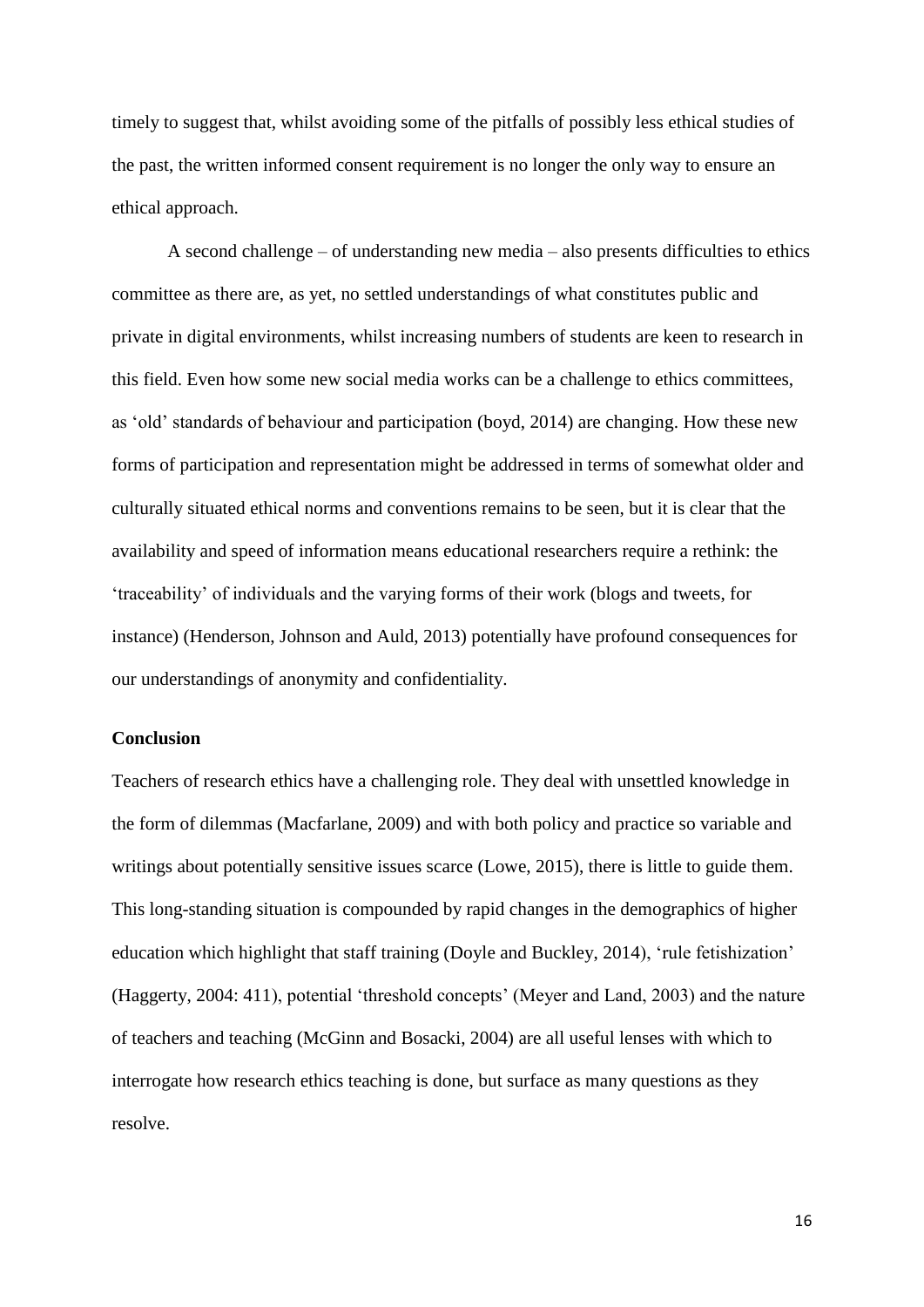This situation renders problematic any attempt to overcome troublesome knowledge by technicist redesign of curricula alone, and challenges easy assumptions that if the learning environment is suitably ordered then intended transformations (Meyer and Land, 2003) will ensue. This article raises a range of challenges that need to be addressed in research ethics teaching: the implications of globalisation; the time available to international taught postgraduates to acquire an ethical sensibility aligned with local cultural norms (and how this might conflict with modes of practice in geographically-dispersed fieldwork sites); and the potential for well-intentioned codes of conduct based on a 'medical model' of harm and risk to undermine the teaching enterprise by foregrounding compliance.

The intersection between teacher-learner-curriculum inherent in TCs, together with highly-situated notions of ethical behaviour, present a dilemma beyond those commonly used as cases to support the curriculum. Moving from transmission models to discussion models, as Burr and King (2012) suggest in their use of reality television clips, is a productive way forward, but the culturally and temporally-situated basis of ethics and ethical teaching also needs to be acknowledged. The notion of threshold concepts (Meyer and Land, 2003) as residing neither in the learner nor the curriculum (Cousin, 2006b), but in their intersection, is more easily understood with an appreciation of culturally-situated 'sensitive' topics.

The limited duration of the UK Master's programme reflected on here is easily exhausted: moving elements of the teaching of research ethics to the induction period allows for more discursive activities that can focus on the values base that students bring to their research (Macfarlane, 2009) and notions of positionality and 'Othering' (Cousin, 2010, 2011). Concrete examples – such as the use of Stapel's misbehaviour and its impact on his postgraduate students whose theses employed the fabricated data – highlight the immediacy and importance of research ethics and can trigger the shift from 'not-yet-grasped' (Orsini-Jones, 2008) to a more positive position. Enhancing cultural sensitivity and modifying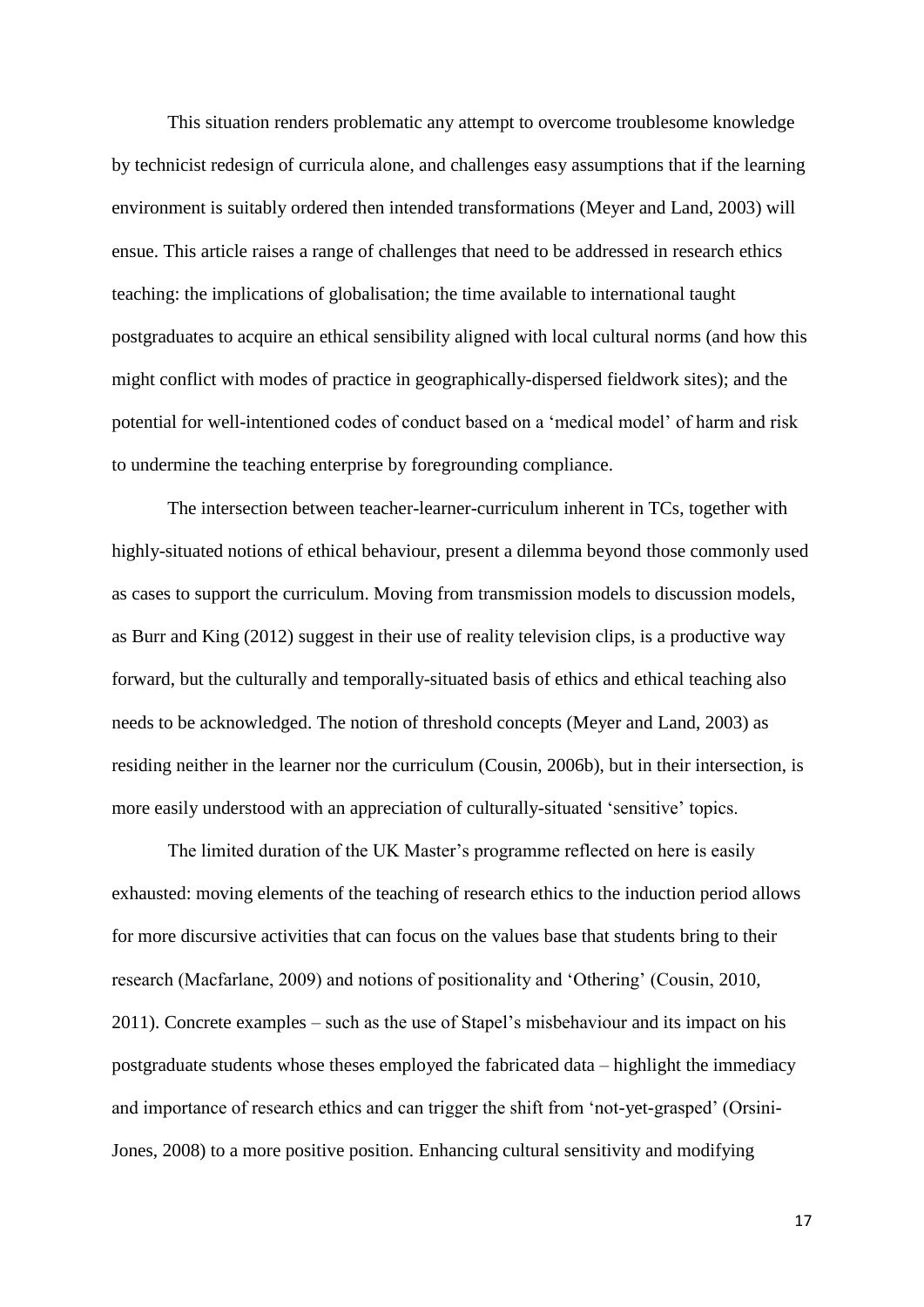curricula are easily-achievable individual actions for anyone who teaches research ethics. Addressing the challenges inherent in overly-prescriptive (and thus unhelpful) codes of conduct and institutional processes is a task that will take a little longer.

## **Acknowledgements**

An earlier version of this paper was given at HECU7 in 2014 and participants' feedback has informed my reflections on the conundrums that exist in the teaching of research ethics. I thank them for their engagement, but cannot acknowledge them explicity here, having not gained ethical approval to do so.

## **References**

- Bamber, V. (2014). Think Global, Act Local in Masters Scholarship. Keynote Paper at Higher Education Close-Up 7 Conference, 'Making a Difference', Lancaster, July. Available from <http://www.lancaster.ac.uk/fass/events/hecu7/docs/ThinkPieces/bamber.pdf> [last accessed 13 October 2015].
- Banks, S. (2005). The ethical practitioner in formation: issues of courage, competence and commitment. *Social Work Education*, 24(7), 737-753.
- boyd, d. (2014). *It's Complicated: The Social Lives of Networked Teens*. New Haven: Yale University Press.
- Brandt, A.M. (1978). *Racism and Research: The Hastings Center Report*, 8(6), 21-29. Published by The Hastings Center. Available from: [http://www.jstor.org/stable/3561468.](http://www.jstor.org/stable/3561468) Last Accessed: 21 October 2010.
- Burr, V. and King, N. (2012). You're in cruel England now!: Teaching research ethics through reality TV. *Psychology Learning and Teaching*, 11 (1). pp. 22-29. Available from: [http://eprints.hud.ac.uk/12661/.](http://eprints.hud.ac.uk/12661/) Last Accessed: 7 August 2014
- Campbell, E. (2001). Let right be done: trying to put ethical standards into practice. *Journal of Education Policy*, 16(5), 395-411.
- Cousin, G. (2006a). Threshold concepts, troublesome knowledge and emotional capital: an exploration into learning about others. In Meyer, J.H.F. and Land, R. (eds), *Overcoming Barriers to Student Understanding: Threshold Concepts and Troublesome Knowledge*. London and New York: Routledge.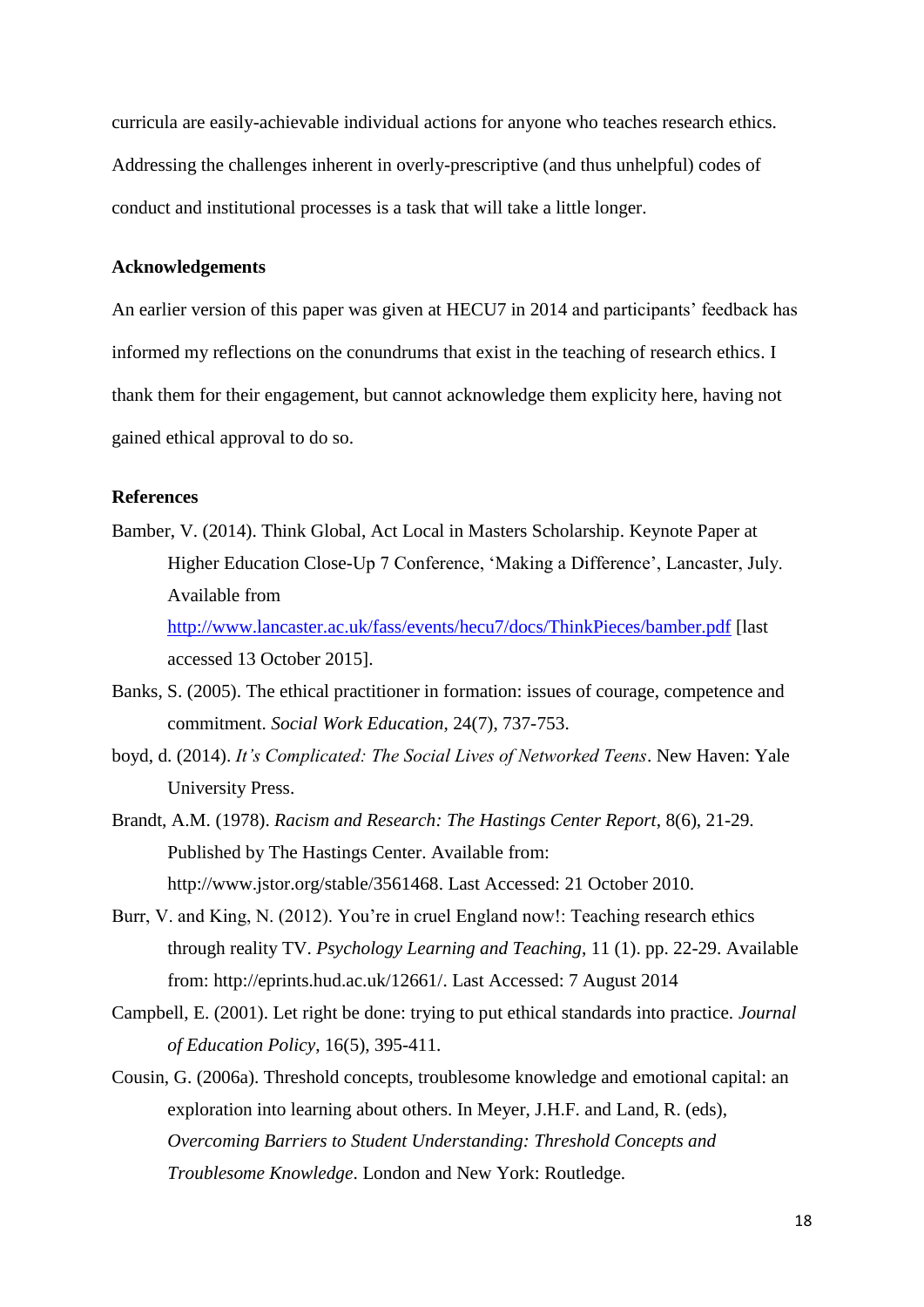Cousin, G. (2006b). An Introduction to Threshold Concepts. *Planet*, 17, 4-5.

- Cousin, G. (2008). Threshold concepts: old wine in new bottles or a form of transactional curriculum inquiry? In Land, R., Meyer, J.H.F. and Smith, J. (eds), *Threshold Concepts within the Disciplines*. Rotterdam and Taipei: Sense Publishers.
- Cousin, G. (2010). Positioning positionality: the reflexive turn. In Savin-Baden, M. and Howell Major, C. (eds), *New Approaches to Qualitative Research*. London and New York: Routledge.
- Cousin, G. (2011). Rethinking the concept of 'western'. *Higher Education Research and Development*, 30(5), 585-594.
- Davies, B. and Petersen, E.B. (2005). Neo-liberal discourse in the academy: the forestalling of (collective) resistance. *Learning and Teaching in the Social Sciences*, 2(2), 77-98.
- Doyle, E. and Buckley, P. (2014). Research ethics in teaching and learning. *Innovations in Education and Teaching International*, 51(2), 153-163.
- Farrimond, H. (2013). *Doing Ethical Research. Basingstoke*: Palgrave Macmillan.
- Gready, P. (2008). The public life of narratives: ethics, politics, methods. In Andrews, M. Squire, C. and Tamboukou, M. (eds), *Doing Narrative Research*. London: Sage.
- Haggerty, K. (2004). Ethics creep: governing social science research in the name of ethics. *Qualitative Sociology*, 27(4), 391-414.
- Hammersley, M. (2009). Against the ethicists: on the evils of ethical regulation. *International Journal of Social Research Methodology*, 12(3), 211-225.
- Henderson, M., Johnson, N. And Auld, G. (2013). Silences of ethical practice: dilemmas for researchers using social media. *Educational Research and Evaluation: An International Journal on Theory and Practice*, 19(6), 546-560.

Higher Education Close-Up 7 Conference (HECU7) (2014). 'Making a Difference', Lancaster, July. Information available from <http://www.lancaster.ac.uk/fass/events/hecu7/> [last accessed 13 October 2015].

- HESA, (2014). Higher Education Statistics for the UK 2012/13. Available from: [https://www.hesa.ac.uk/pr/3226-press-release-208.](https://www.hesa.ac.uk/pr/3226-press-release-208) Last Accessed 14 October 2014.
- Land, R., Cousin, G., Meyer, J.H.F. and Davies, P. (2005). Threshold concepts and troublesome knowledge (3): implications for course design and evaluation. In Rust, C. (ed), *Improving Student Learning – Equality and Diversity*. Oxford: OCSLD.
- Land, R., Rattray, J. and Vivian, P. (2014). Learning in the liminal space: a semiotic approach to threshold concepts. *Higher Education*, 67(2), 199-217.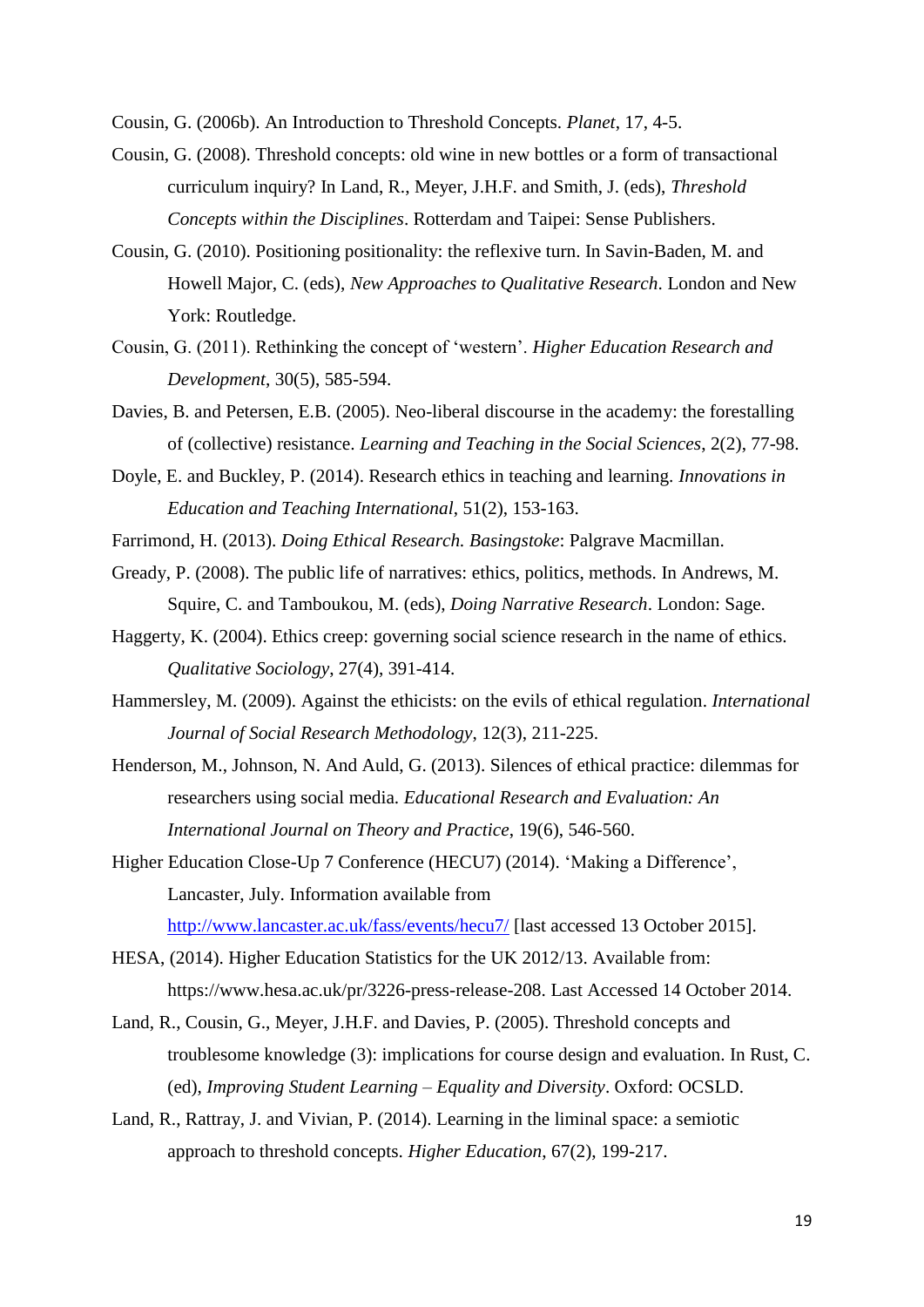- Levelt, Noort and Drenth Committees (2012). Flawed Science: The Fraudulent Research Practices of Social Psychologist Diederik Stapel. Available online at [https://www.commissielevelt.nl/.](https://www.commissielevelt.nl/) Last accessed 14 June 2014.
- Leveson Inquiry (2012). Culture, Practice and Ethics of the Press. Available from: [http://webarchive.nationalarchives.gov.uk/20140122145147/http:/www.levesoninquir](http://webarchive.nationalarchives.gov.uk/20140122145147/http:/www.levesoninquiry.org.uk/) [y.org.uk/.](http://webarchive.nationalarchives.gov.uk/20140122145147/http:/www.levesoninquiry.org.uk/) Last Accessed: 14 October 2014.
- Lowe, P. (2015). Lessening sensitivity: student experiences of teaching and learning sensitive issues, *Teaching in Higher Education*, 20(1), 119-129.
- Lucas, K. and Lidstone, J. (2000). Ethical issues in teaching about research ethics. *Evaluation and Research in Education*, 14(1), 53-64.
- Lunt, N. And Fouché, C. (2010). Practitioner research, ethics and research governance. *Ethics and Social Welfare*, 4(3), 219-235.
- Macfarlane, B. (2009). *Researching with Integrity*. New York and Abingdon: Routledge
- Macfarlane, B. and Saitoh, Y. (2008). Research ethics in Japanese higher education: faculty attitudes and cultural mediation. *Journal of Academic Ethics*, 6, 181-195.
- McGinn, M. and Bosacki, L. (2004). Research ethics and practitioners: concerns and strategies for novice researchers engaged in graduate education. *Forum: Qualitative Social Science*, 5(2), Art 6, May.
- McSkimming, M.J., Sever, B. and King, R.S. (2000). The coverage of ethics in research methods textbooks. *Journal of Criminal Justice Education*, 11(1), 51-63.
- McWilliam, E. (2004). Changing the academic subject. *Studies in Higher Education*, 29(2), 151-163.
- Meyer, J.H.F. & Land, R. (2003). Threshold concepts and troublesome knowledge: linkages to ways of thinking and practising within the disciplines. In Rust, C. (ed), *Improving Student Learning – Ten Years On*. Oxford: OCSLD.
- Meyer, J.H.F. & Land, R. (2005). Threschold concepts and troublesome knowledge (2): epistemological considerations and a conceptual framework for teaching and learning. *Higher Education*, 49(3), 373-388.
- Naughton, J. (2015). Spies and internet giants are in the same business: surveillance. But we can stop them. Available from [http://www.theguardian.com/commentisfree/2015/oct/11/spies-internet-giants-](http://www.theguardian.com/commentisfree/2015/oct/11/spies-internet-giants-surveillance-safe-harbour-ruling-edward-snowden)